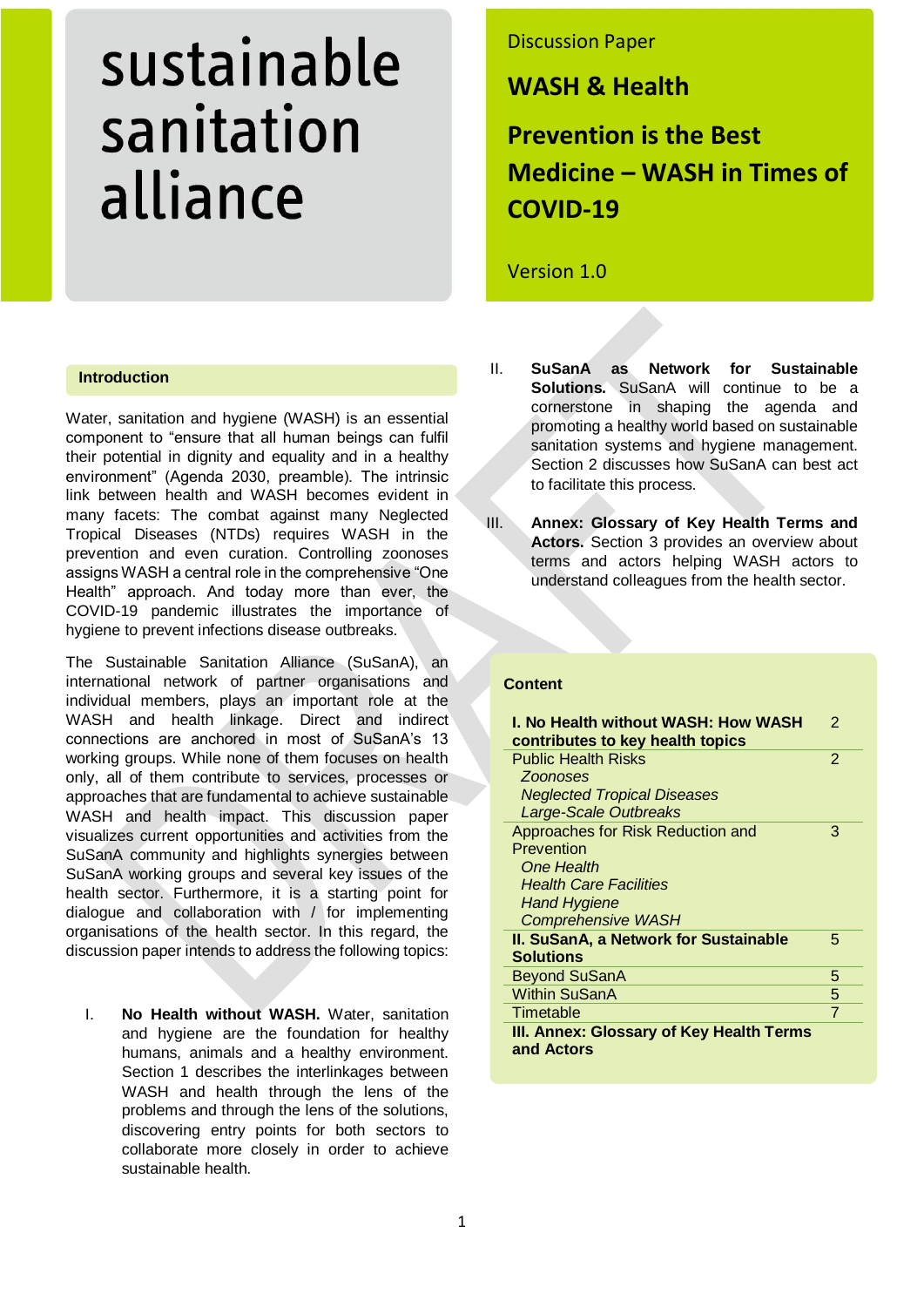#### **I. No Health without WASH: How WASH contributes to key health topics**

The Sustainable Development Goals (SDGs) provide an overall framework, but in order to achieve long-term impact, WASH actors need to look beyond "their" SDG 6: SDG 6.1 and SDG 6.2 are access targets and therefore output-oriented. The impacts of WASH are manifold and reveal in various other SDGs (see SuSanA Interlinkages Document). Indicators under SDG 3.9 measure the substantial reduction of the number of deaths and illnesses from contaminated soil and water.

#### **1. Public Health Risks**

Faecal-oral transmission of pathogens and pathogens transmitted to humans from an animal source are common infection routes. These pathogens cause diseases, conditions or disabilities and some of them have the potential to spread quickly and become severe public health risks.

#### *1.1. Zoonoses*

Zoonoses appear at the human-animal-ecosystem interface and are key in the management of public health risks. Zoonoses are diseases or infections that are naturally transmissible from vertebrate animals to humans. The World Organization for Animal Health [\(OIE\)](https://www.oie.int/en/for-the-media/onehealth/) estimates that

- 60 % of existing human infectious diseases are zoonotic
- 5 new human diseases appear every year three are of animal origin
- At least 75 % of emerging infectious diseases of humans have an animal origin
- 80 % of agents with potential bioterrorist use are zoonotic pathogens

They may be bacterial, viral, or parasitic, or may involve unconventional agents. Many of the major zoonotic diseases are a public health risk, have effects on the efficient production of food of animal origin and cause barriers to international trade in animal products [\(WHO\)](https://www.who.int/topics/zoonoses/en/). The interface can appear at the wilderness (e.g. expanding settlement, hunting); at handling domestic animals - wherever humans and animals closely live together (e.g. pets at home, livestock around the compound, pastoralists); and can manifest along the food chain (e.g. abattoirs, agriculture, places of food production). With regard to the food chain, antimicrobial resistance (AMR) increasingly becomes a problem: When bacteria change after being exposed to antibiotics, they become resistant and turn into "superbugs", which are more difficult to treat affecting plants, animals and humans [\(WHO\)](https://www.who.int/features/qa/one-health/en/). With the increased

use of antibiotics (treatment and prophylaxis), AMR is an additional dimension of the already complex humananimal-ecosystem connection. The "technical brief on WASH and wastewater management to prevent infections and reduce the spread of AMR" by WHO, OIE and the World Food and Agriculture Organization (FAO) [\(WHO/OIE/FAO 2020\)](https://www.who.int/publications/i/item/9789240006416) provides more information and suggests concrete actions.

## *1.2. Neglected Tropical Diseases*

Neglected Tropical Diseases (NTDs) are linked with poor WASH and can result in a vicious cycle of poverty. Currently, the WHO classifies 20 diseases and conditions as NTDs affecting more than 1 billion people [\(Mitra & Mawson 2017\)](https://www.ncbi.nlm.nih.gov/pmc/articles/PMC6082091/). These types of diseases that can lead to disabilities, are caused by bacteria (e.g. leprosy, trachoma), parasites (e.g. soil-transmitted helminthiasis, schistosomiasis) or viruses, such as dengue fever. Snakebites and rabies are now also considered NTDs; the connection between humans and animals / animal health is part of the combat against NTDs.

WASH plays an important role in both the prevention and treatment of NTDs (e.g. personal hygiene is essential in the treatment of leprosy and leishmaniasis) – a functioning health system is inevitable. NTDs are encountered community-wide and individually: Effective drugs are regularly distributed to communities in affected regions; in acute cases, individuals are treated after a diagnosis has been made. The "All WASH NTD Manual" addresses WASH implementers and describes in detail how WASH interventions can help preventing soiltransmitted helminths, trachoma, schistosomiasis, lymphatic filariasis and dracunculiasis [\(NNN 2013\)](https://www.ntd-ngonetwork.org/sites/nnn/files/content/attachments/2019-05-16/ALL%20WASH%20NTD%20Manual.pdf). An overview of the role of WASH in prevention and cure of numerous NTDs is listed in the WHO Global Strategy for WASH and NTDs [\(WHO 2015\)](https://apps.who.int/iris/bitstream/handle/10665/182735/WHO_FWC_WSH_15.12_eng.pdf?sequence=1). The new Global Strategy (2021-2030) is currently being developed.

The "BEST" framework for NTDs is a comprehensive approach developed by the WHO and the NTD NGO Network (NNN). The framework encompasses behaviors (B), environment (E), social inclusion (S) and treatment (T). The environment component explicitly enumerates sanitation and waste, infection prevention and control in healthcare, water infrastructure, vector control and veterinary public health [\(WHO/NNN 2019\)](https://apps.who.int/iris/bitstream/handle/10665/279913/9789241515009-eng.pdf?ua=1).

## *1.3. Large-Scale Outbreaks*

In contexts, where WASH is inadequate, health risks are ubiquitous. Some communicable diseases can become severe public health threats. Over the last decades, large-scale outbreaks of epidemic and pandemic dimension have increased. GAVI, the vaccine alliance, makes out 5 reasons for this development: Increased international travel; urbanization, where extreme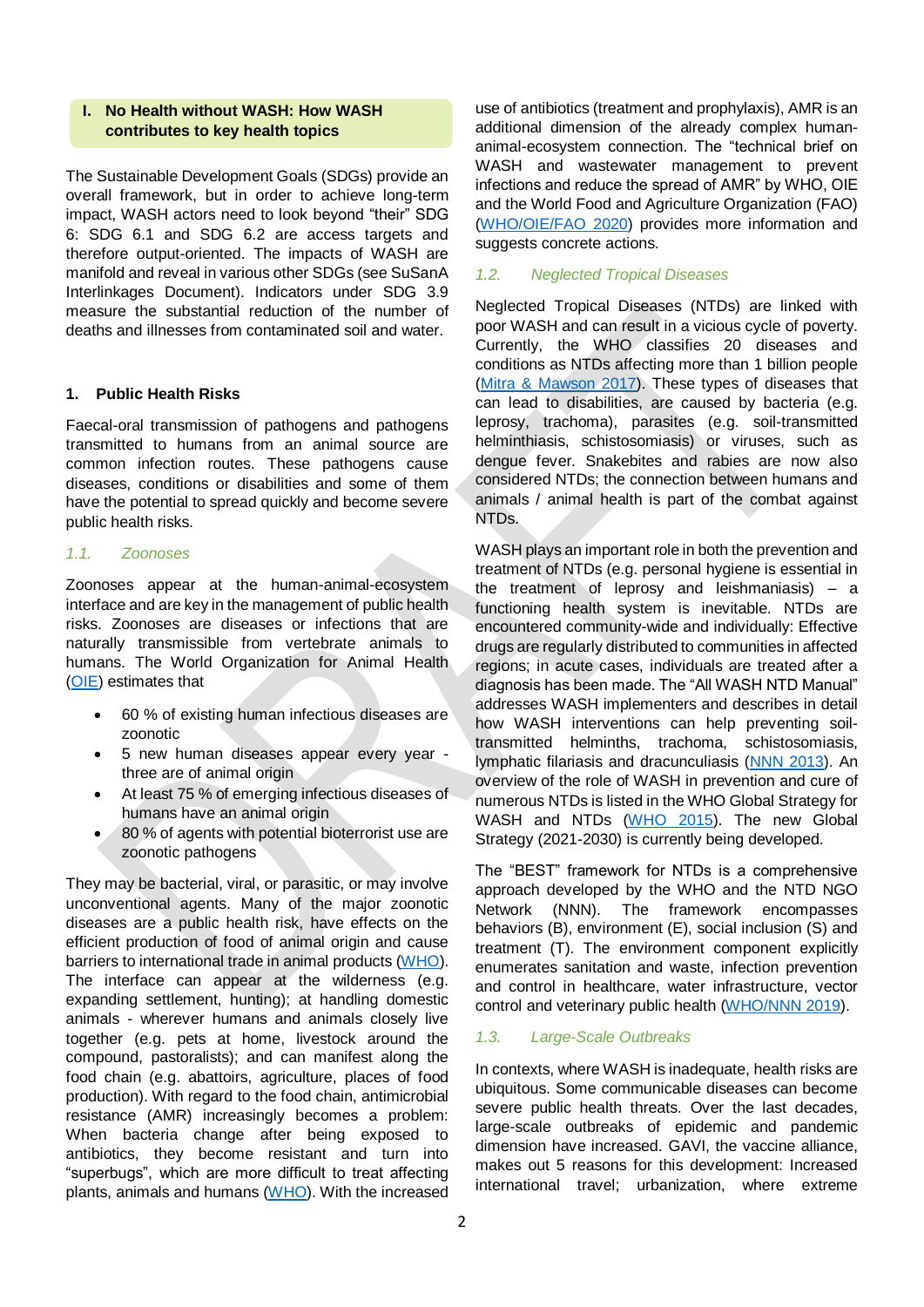population density meets overstressed infrastructure and services; climate change makes societies prone to shocks and lead to conflicts and migration; increased human-animal contact and entering into animal habitat; and health workers shortage [\(GAVI\)](https://www.gavi.org/vaccineswork/5-reasons-why-pandemics-like-covid-19-are-becoming-more-likely).

In controlling Acute Respiratory Infections (ARI) and diarrhoeal diseases, WASH is crucial. ARI refers to infections of the upper or lower respiratory tract. The positive effect of hand hygiene on acute respiratory tract infections and influenza reveal in several studies and systematic reviews [\(Rabie et. al. 2016,](https://pubmed.ncbi.nlm.nih.gov/16553905/) [Warren-Gash et.](https://www.ncbi.nlm.nih.gov/pmc/articles/PMC5781206/)  [al. 2013,](https://www.ncbi.nlm.nih.gov/pmc/articles/PMC5781206/) [Aiello et. al. 2008\)](https://ajph.aphapublications.org/doi/abs/10.2105/AJPH.2007.124610), while the effectiveness of hand hygiene varies highly depending on the context, the practices and frequency. In 2002, a coronavirus causing the Severe Acute Respiratory Syndrome (SARS) started to spread in Asian and East Asian countries. SARS is suspected to have come from an animal source [\(WHO\)](https://www.who.int/ith/diseases/sars/en/). Diarrheal disease is the second leading cause of death among children under the age of 5. Usually, it is the symptom of an infection of the intestinal tract, which can be caused by faecal-oral transmission of pathogens via contaminated drinking water, environment and objects [\(CDC,](https://www.cdc.gov/healthywater/global/diarrhea-burden.html) [WHO\)](https://www.who.int/news-room/fact-sheets/detail/diarrhoeal-disease). The severe cholera outbreaks in Haiti (2010-2011) and Yemen (2016-2018) claimed thousands of lives in a short time span and highlighted the close link between WASH and health in crisis situations [\(GWN 2019\)](https://www.washnet.de/wp-content/uploads/PositionspapierWASH_WEB_72dpi-1.pdf).

Since 2005, the WHO introduced a mechanism to declare a Public Health Emergency of International Concern (PHEIC)**.** Since then, PHEICs were declared six times [\(Swine flu](https://www.who.int/csr/disease/swineflu/en/) - 2009, [Polio](https://www.who.int/mediacentre/news/statements/2014/polio-20140505/en/) - 2014, [Ebola](https://www.who.int/mediacentre/news/statements/2014/ebola-20140808/en/) - 2014, [Zika virus](https://www.who.int/news-room/detail/01-02-2016-who-statement-on-the-first-meeting-of-the-international-health-regulations-(2005)-(ihr-2005)-emergency-committee-on-zika-virus-and-observed-increase-in-neurological-disorders-and-neonatal-malformations) - 2016, [Kivu Ebola](https://www.who.int/news-room/detail/17-07-2019-ebola-outbreak-in-the-democratic-republic-of-the-congo-declared-a-public-health-emergency-of-international-concern) -2018-20, [COVID-19](https://www.who.int/who-documents-detail/covid-19-public-health-emergency-of-international-concern-(pheic)-global-research-and-innovation-forum) - 2020). In 2012, a novel coronavirus was detected in Saudi Arabia, causing the viral respiratory disease Middle East Respiratory Syndrome (MERS). Current evidence suggests an animal source (dromedary camels) of MERS infection in humans [\(WHO\)](https://apps.who.int/mediacentre/factsheets/mers-cov/en/index.html). Between 2014 and 2016, more than 11,000 people died with Ebola [\(WHO](https://apps.who.int/gho/data/view.ebola-sitrep.ebola-summary-20160511?lang=en) 2016). The Ebola virus is transmitted to human beings from wild animals (i.a. fruit bats, porcupines and non-human primates). It then spreads among people through direct contact with bodily fluids of an infected person (incl. blood, secretions) and with contaminated surfaces and materials (e.g. bedding, clothing) [\(WHO 2020,](https://www.who.int/news-room/fact-sheets/detail/ebola-virus-disease) [WHO\)](https://www.who.int/health-topics/ebola/#tab=tab_1). Most of these diseases have their origin in animals, from which a pathogen passes to humans and then spreads further among human being (see "Zoonoses").

Despite the vast knowledge and past experiences, the Centres for Disease Control and Prevention (CDC) ascertain that "more than 70% of the world remains underprepared to prevent, detect, and respond to a public health emergency" [\(CDC\)](https://www.cdc.gov/globalhealth/healthprotection/ghs/index.html). The current COVID-19 situation seems to underpin the assumption: COVID-19 is an infectious disease, caused by the new coronavirus

SARS-CoV-2, which was first identified in December 2019 in Wuhan, China. After spreading to other countries, the WHO declared the outbreak a Public Health Emergency of International Concern (PHEIC), on 30 January 2020 [\(WHO 2020\)](https://www.who.int/emergencies/diseases/novel-coronavirus-2019/events-as-they-happen). COVID-19 can be almost asymptomatic or appear like a harmless cold, but it can also lead to severe cases of pneumonia and acute lung failure, particularly in risk groups [\(German Center for](https://www.dzif.de/en/glossary/covid-19)  [Infection Research\)](https://www.dzif.de/en/glossary/covid-19). The virus is transmitted through direct contact with respiratory droplets of an infected person in the immediate environment. Until effective treatment is found, hygiene and hand hygiene are among the most effective methods of preventing infection (see "Hand Hygiene"). Results of studies so far do not provide evidence about infectious new coronaviruses in drinking water or sewerage. While several studies detected genetic material of the new coronavirus in human faeces, their results concerning the ability to cause disease are mixed [\(Hygiene Hub\)](https://resources.hygienehub.info/en/articles/3994855-has-sars-cov-2-been-detected-in-human-faeces). So far, there are no reported cases of a COVID-19 infection due to faecal-oral transmission [\(Hygiene Hub\)](https://resources.hygienehub.info/en/articles/3983082-summary-report-on-covid-19-transmission-via-faecal-oral-routes).

Apart from water, sanitation and hygiene being important elements for ensuring public health, the current COVID-19 situation puts health systems on the test and reveals inequalities in countries and societies around the world.

## **2. Approaches for Risk Reduction and Prevention**

At different stages and settings, WASH is part of the solution to reduce individual and public health risks.

# *2.1. One Health*

Established in the early 2000's, "One Health" is a collaborative global approach to understanding risks for human and animal health (including both domestic animals and wildlife) and ecosystem health as a whole to achieve better public health outcomes [\(OIE\)](https://www.oie.int/en/for-the-media/onehealth/). With changing global circumstances (see "large-scale outbreaks"), One Health nowadays receives growing attention. According to the CDC, among the common issues in the approach are zoonotic diseases, antimicrobial resistance, food safety and food security, vector-borne diseases, environmental contamination, but can also include chronic disease, mental health, injury, occupational health and noncommunicable diseases [\(CDC\)](https://www.cdc.gov/onehealth/basics/index.html). It shows that for a successful and longterm impact, experts from the involved sectors contribute. More concretely, it means professionals from the field of human health (doctors, nurses, public health practitioners, epidemiologists), animal health (veterinarians, paraprofessionals, agricultural workers), environment (ecologists, wildlife experts) and other related fields [\(CDC\)](https://www.cdc.gov/onehealth/basics/index.html). WASH expertise cannot miss in the multi-sectoral, multi-stakeholder approach.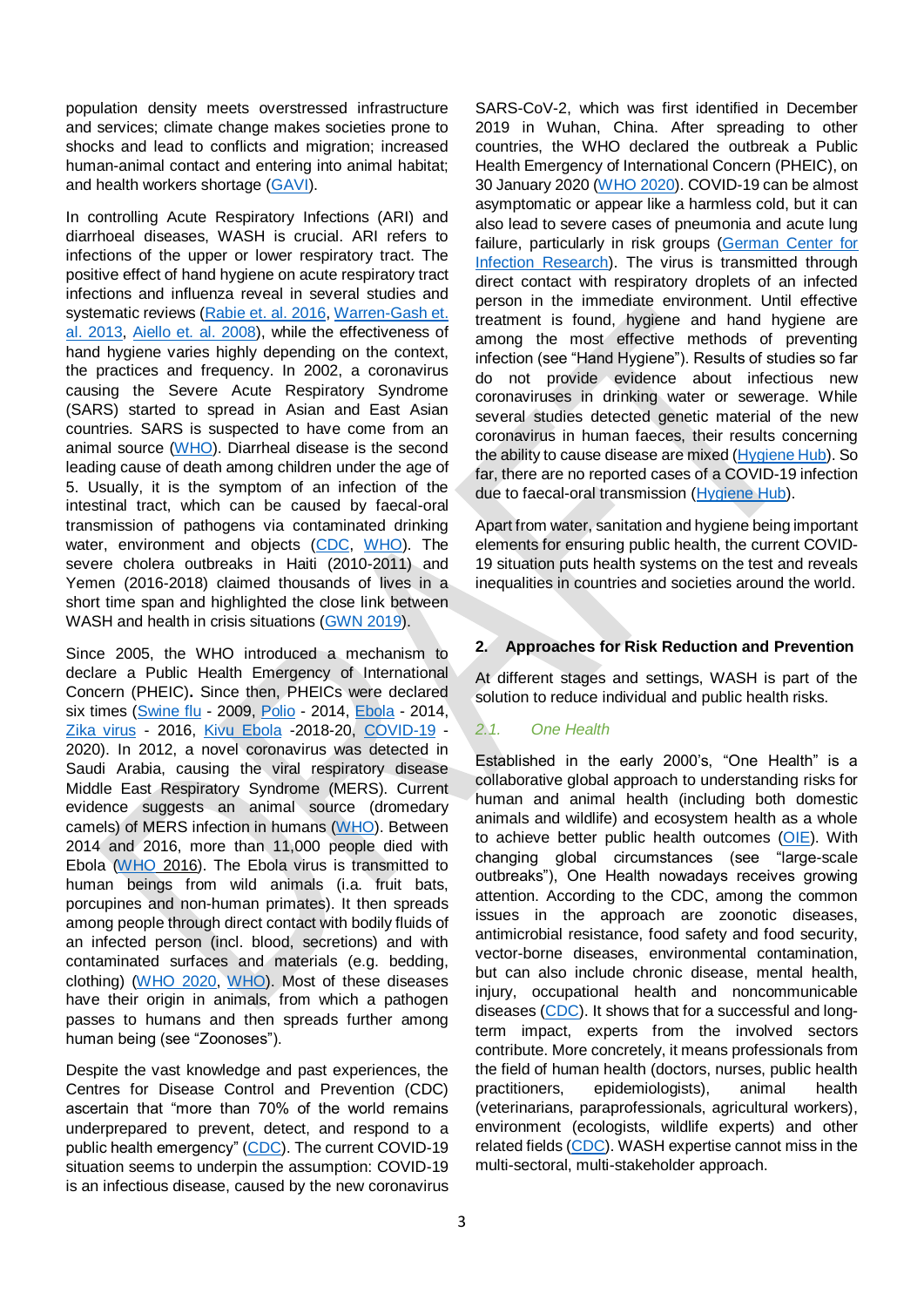#### *2.2. Health Care Facilities*

Hospitals and health care facilities are key elements of a health system. On the other hand, if poorly equipped and operated, they can be part of the risk. In setting, where WASH is inadequate and infectious disease risks are high, prophylactic use of antibiotics is more common. This adds to complications causes by AMR [\(JMP 2019\)](https://apps.who.int/iris/bitstream/handle/10665/311618/9789241515511-eng.pdf?ua=1). Patients and staff at health care facilities are at special risk, if WASH services are insufficient or missing completely. The Global Baseline Report on WASH in Health Care Facilities highlights that one in four health care facilities lacks basic water service (affecting more than 900 million people), one in five has no sanitation service (affecting about 1.5 billion people), and one in six has no hygiene service. Waste management and environmental cleaning also belong to basic WASH services in health care facilities [\(JMP 2019\)](https://washdata.org/sites/default/files/documents/reports/2019-04/JMP-2019-wash-in-hcf.pdf). Transmission pathways must be interrupted to prevent the spread of infectious diseases. Basic WASH services, staff protection and patient protection, information and communication are essential elements of prevention [\(CDC\)](https://www.cdc.gov/coronavirus/2019-ncov/hcp/steps-to-prepare.html?CDC_AA_refVal=https%3A%2F%2Fwww.cdc.gov%2Fcoronavirus%2F2019-ncov%2Fhealthcare-facilities%2Fsteps-to-prepare.html).

"The COVID-19 pandemic not only draws into focus the need to rebuild resilient health systems with increased access to quality health services, lowered financial cost

and a strengthened health workforce, but also calls for the provision of services such as routine vaccinations and basic hygiene and sanitation." [\(WHO Stats 2020, p.](https://www.who.int/gho/publications/world_health_statistics/2020/en/)  [vii\)](https://www.who.int/gho/publications/world_health_statistics/2020/en/)

## *2.3. Hand Hygiene*

Conscious hygiene behaviors such as sneezing / coughing in the bend of the arm or tissue can help prevent the spreading of the virus, so does thorough cleaning of frequently touched surfaces and objects. Experts and institutes around the world recommend frequent and proper hand hygiene as one of the most effective measures to interrupt infection pathways. Besides critical times, there is also a big emphasis on the way hands are washed.

If neither water and soap nor an alcohol-based hand sanitizer with at least 60% alcohol is available, then chlorinated water (0.05%) may be a temporary solution, but not recommended for routine handwashing as it irritates the skin [\(WHO/UNICEF\)](https://www.who.int/publications-detail/water-sanitation-hygiene-and-waste-management-for-covid-19). There is poor evidence about ash preventing infection with the novel coronavirus [\(Hygiene Hub\)](https://resources.hygienehub.info/en/articles/3915810-can-ash-be-used-for-handwashing), but alternative ways of handwashing in water-scarce areas need further investigation [\(Kivuti-Bitok et. al. 2020\)](https://www.ncbi.nlm.nih.gov/research/coronavirus/publication/32578477).

| <b>How to wash hands</b>                                                                                                                                                                                                                                                                                                                                                                               | In general                                                                                                                                                                                                                                                                                                                                                                                                        | In the context of<br><b>COVID-19 prevention</b>                                                                                                                                                                                                                                                                                                                                                     | For health workers                                                                                                                                                                                                                        |
|--------------------------------------------------------------------------------------------------------------------------------------------------------------------------------------------------------------------------------------------------------------------------------------------------------------------------------------------------------------------------------------------------------|-------------------------------------------------------------------------------------------------------------------------------------------------------------------------------------------------------------------------------------------------------------------------------------------------------------------------------------------------------------------------------------------------------------------|-----------------------------------------------------------------------------------------------------------------------------------------------------------------------------------------------------------------------------------------------------------------------------------------------------------------------------------------------------------------------------------------------------|-------------------------------------------------------------------------------------------------------------------------------------------------------------------------------------------------------------------------------------------|
| Wet hands with<br>1)<br>running water<br>Apply enough soap to<br><sup>2</sup><br>cover wet hands<br>Scrub all surfaces of<br>3)<br>the hands $-$ including<br>backs of hands,<br>between fingers and<br>under nails $-$ for at<br>least 20 seconds<br>Rinse thoroughly with<br>4)<br>running water<br>Dry hands with a<br>5)<br>clean, dry cloth,<br>single-use towel or<br>hand drier as<br>available | After using the toilet<br>$\bullet$<br>Before and after<br>$\bullet$<br>eating and handling<br>food<br><b>Before</b><br>$\bullet$<br>serving/feeding<br>another person food<br>After handling<br>$\bullet$<br>garbage<br>After touching<br>$\bullet$<br>animals and pets<br>After changing<br>$\bullet$<br>babies' diapers or<br>helping others use<br>the toilet<br>When hands are<br>$\bullet$<br>visibly dirty | After blowing your<br>$\bullet$<br>nose, coughing or<br>sneezing<br>After visiting a public<br>$\bullet$<br>space, including<br>public transportation,<br>markets and places of<br>worship<br>After touching<br>$\bullet$<br>surfaces outside of<br>the home, including<br>money<br>Before, during and<br>$\bullet$<br>after caring for a sick<br>person<br>Before and after<br>$\bullet$<br>eating | before touching a<br>$\bullet$<br>patient<br>before clean/aseptic<br>procedures<br>after body fluid<br>$\bullet$<br>exposure/risk<br>after touching a<br>$\bullet$<br>patient, and<br>after touching patient<br>$\bullet$<br>surroundings |
| <b>UNICEF</b>                                                                                                                                                                                                                                                                                                                                                                                          | <b>UNICEF</b>                                                                                                                                                                                                                                                                                                                                                                                                     | <b>UNICEF</b>                                                                                                                                                                                                                                                                                                                                                                                       | <b>WHO</b>                                                                                                                                                                                                                                |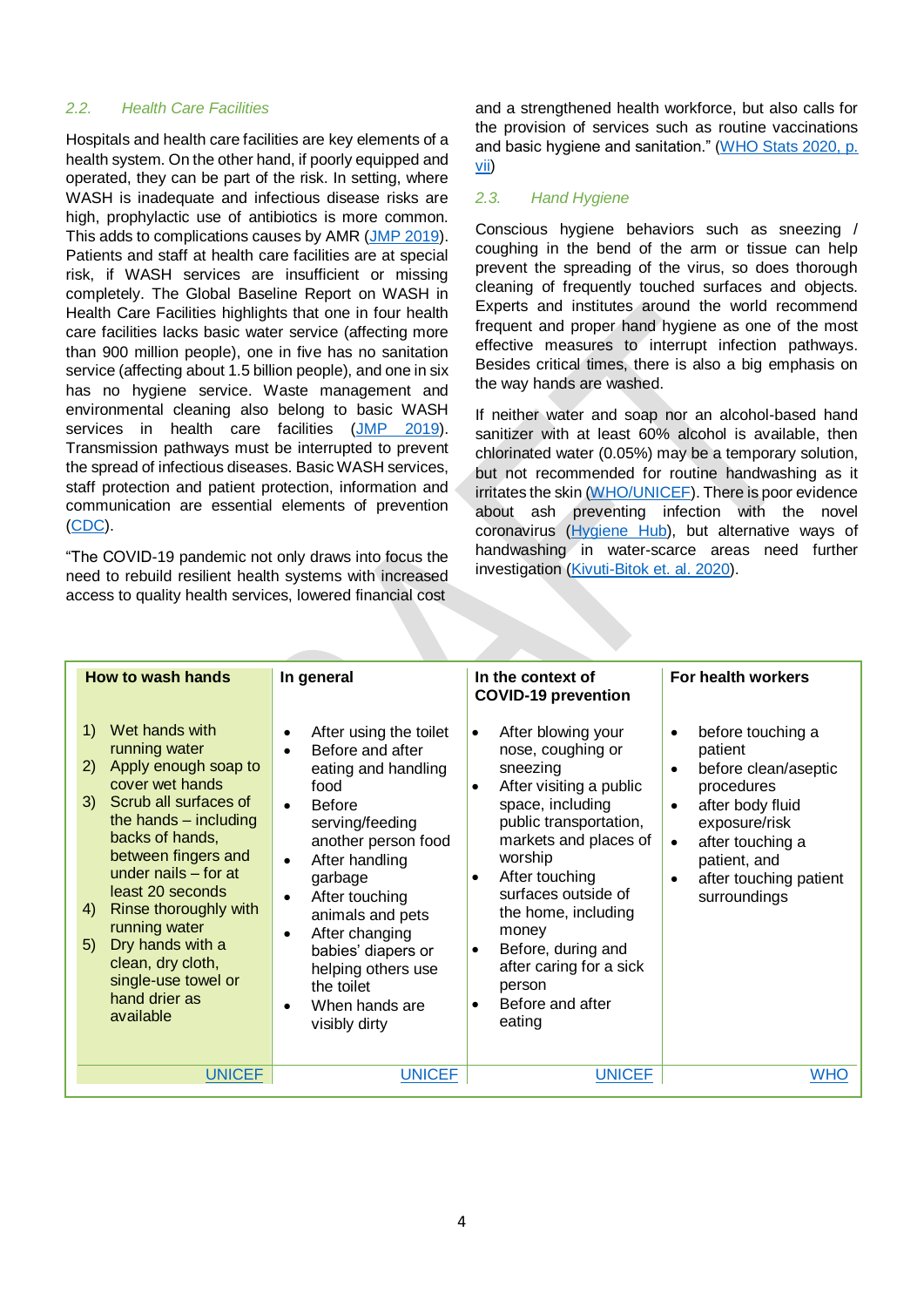#### *2.4. Comprehensive WASH*

Large-scale und comprehensive WASH is an effective measure for ensuring public health, which comes with large investments, but it is essential to keep the environment free from contamination by faeces: Sanitation only shows health benefits when addressed community-wide ("total sanitation") and considering the full sanitation service chain. Access to drinking water must involve wastewater treatment as it can spread pathogens, become puddles and evolve in breeding grounds for mosquitos or other vectors. Hygiene starts with handwashing, includes menstrual hygiene, personal hygiene, food hygiene, animal husbandry and an uncontaminated environment (water, soil, air) far beyond household level.

The journal "Nature" published an article, according to which scientists found traces of viral RNA of the new coronavirus in wastewater in the Netherlands and the US and Sweden. If evidence becomes more concrete, wastewater surveillance could function as a noninvasive early-warning system for a potential next outbreak or wave in places equipped with a sewerage system [\(Nature\)](https://www.nature.com/articles/d41586-020-00973-x?fbclid=IwAR3kWXXusOb0z81IA7wUujOF9n7MlrB8sVdYu6qYCgzp_VFj_-eTAHIzyPI), but data is not (yet) sound enough to build action on this.

## **II. SuSanA, a Network for Sustainable Solutions**

The SuSanA community already has the structures to effectively and collectively create impact. The potential of SuSanA becomes evident in view of the current COVID-19 situation. Different phases of a pandemic require different strategies and actions from the WASH sector. In order for SuSanA to contribute visibly/knowingly to different health outcomes including COVID-19, we recommend the following immediate, mid- and long-term actions.

## **1. Beyond SuSanA**

- Align actions with other international networks and initiatives (e.g. Sanitation and Water for All Partnership, Hygiene for All Initiative, Hygiene Hub) for anchoring WASH in national and organizational health strategies and policies to promote and invest in WASH as a long-term prevention measure for ensuring public health using the example of the current COVID-19 crisis.
- Facilitate (online) discussion to allow actors from different sectors (One Health) to exchange with each other about the effectiveness of different interventions including the example of COVID-19.
- Investigate entry points for collaborative action and consortia between health actors and the SuSanA community / other WASH actors.

#### **2. Within SuSanA**

- Initiate discussion on all following points within different segments of the SuSanA community (SuSanA Core Group, Discussion Forum, SuSanA Meeting, WG Meetings) to identify possible synergies among SuSanA WGs and break down initial barriers between WASH and health sectors to start dialogue and collaboration.
- Collect and display tools and interventions of SuSanA partners and members from which others can benefit while looking beyond WASH access, but targeting particular health outcomes
- Inspire relevant SuSanA working groups to contribute to various components of health issues and COVID-19 in particular:

WG 1 (Capacity development): New ways of capacity development in times of "lock-down"; minimize travel and in this way contributing to the climate change discourse as well; trainings and other learning resources on prevention.

WG 2 (Market development): Supply chain issues and private sector engagement on WASH infection prevention (producer and consumer side), incl. disinfection products for health care facilities, disinfection kits (surface, water, equipment sterilization) for hospitals, orphanages etc., HH disinfectant products and water treatments (planning an online seminar).

WG 3 (Climate change): indirect links evoke i.e. from the economic crisis following the health crisis and thus limiting the possibilities to afford water and sanitation services and lead to limited income for water operators, which need short, medium and long-term investments in water and sanitation.

WG 4 (Sanitation systems): How could wastewater testing be used as an early-warning system for (coronavirus) outbreaks (see ["Nature"\)](https://www.nature.com/articles/d41586-020-00973-x?fbclid=IwAR3kWXXusOb0z81IA7wUujOF9n7MlrB8sVdYu6qYCgzp_VFj_-eTAHIzyPI), if evidence becomes more concrete? How to cushion negative effects on the sanitation chain due to the lock down (e.g. effects emptier, providers)?

WG 5 (Food security and productive sanitation): Looking at zoonoses, food chains and antimicrobial resistance through the lens of food security and productive sanitation; Discovering potentials in the interdisciplinary One Health approach.

WG 6 (Cities): Discussion on COVID-19 mitigation and adaptation strategies and on WASH as an investment in prevention of public health risks geared towards informal settlements and urban poor, that will be useful for practitioners such as forum topic with a series of posts to crowd source ideas, best practices and perspectives as well as an online seminar with expert discussion incl. WG6 members.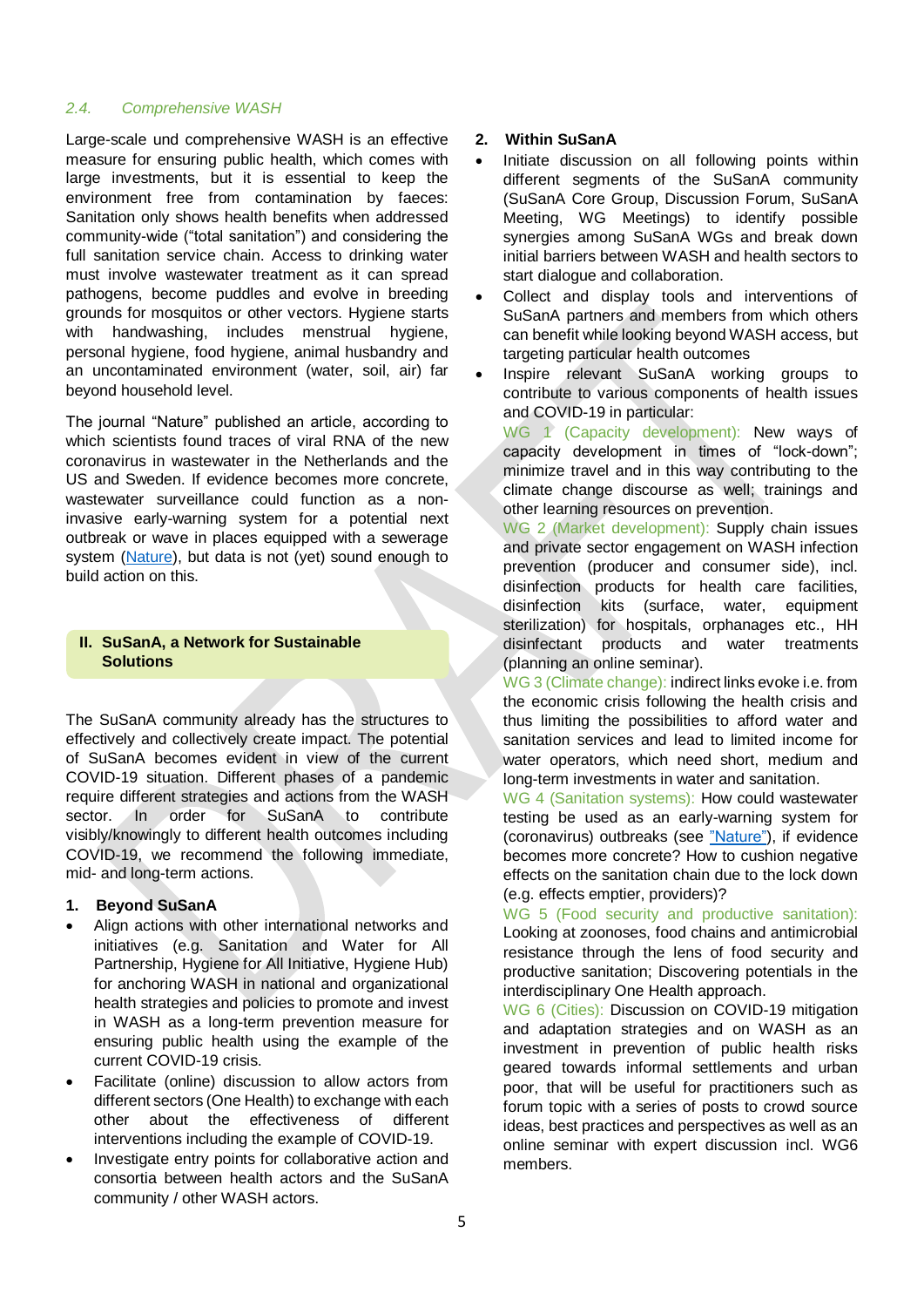WG 7 (WASH in institutions): Any location, where individuals assemble, are critical targets for preventing the spread of disease (e.g. health centers and schools). WASH in Schools (WinS) work has now raised importance. Much of disease transmission among school-age children is believed to happen at schools, in which it is difficult to maintain contact restrictions and physical distance. Schools in low income contexts are ill-equipped to manage public health emergencies. In many cases, handwashing facilities and soap are not available to assure regular hand hygiene as recommended by guiding bodies. Cleaning staff and/ or maintainers are not present or are not equipped with sufficient material and supply to perform needed cleaning and disinfection. School heads are often not prepared too act in the event of a pandemic, and contingency / hygiene plans have not been developed. Great investments by Ministries of Education to comply with WASH in Schools basic service standards and additional measures to comply with pandemic preparedness and response are necessary. The education sector needs to take on greater responsibilities. Close linkage with the Global WinS Partnership Network is highly recommended.

WG 8 (Emergency and reconstruction): Dissemination of COVID-19 advice by Global WASH Cluster; potential sanitation input to existing materials, including wastewater- and faecal sludge management; handwashing solutions in waterscarce contexts; recommendations for operation and maintenance of shared / public sanitation facilities (e.g. proper and regular cleaning of all surfaces, correct disinfection in the event of a sick case).

WG 9 (Public awareness, advocacy, civil society engagement): Developing advocacy messages on the interlinkages between WASH and health in general and WASH and COVID-19 in particular; Sharing materials that can be used for online and offline campaigns for the role of WASH to public health.

WG 10 (Operation, maintenance and sustainable services): Importance of continuing WASH services even in lock down situations to prevent the additional outbreak of other diseases (e.g. Cholera) especially in densely populated areas or crowded places; protection of staff in the whole WASH service chain (i.a. operators, emptier).

WG 11 (Groundwater protection): The need for high quality groundwater resources to increase resilience during a pandemic: Groundwater often has the benefit of providing decentralized access to relatively safe water, in times when centralised public supply may be out of order or compromised in terms of quality. Having good quality groundwater resources surely raises resilience in times of a

pandemic. One Health: Groundwater protection, especially in terms of reducing uncontrolled wastewater spillages / leakage surely contributes to reduce antibiotic resistance. In summary, groundwater & sanitation activities have two main contributions to the fight against this kind of pandemic: Improving access to clean water in times of crisis and if protection measures for groundwater are taken seriously (e.g. protection zones, appropriate discharge of sewage and effluent), this goes hand in hand with a reduction of the risk of (Corona-)infection.

WG 12 (WASH and nutrition): The nutritional status of people is not only at risk with only poor WASH, but also due to limited access to food and information during a lock down situation; collection of information on healthy diets and development or provision of guidelines on how to construct and maintain handwashing facilities without on-site support (see [SUN](https://scalingupnutrition.org/covid19/) and [ENN\)](https://www.ennonline.net/covid19andnutritionprogramming).

WG 13 (Behavior change): Hygiene Behaviour Change at scale as 'first line of defense to COVID-19'; Importance of targeting multiple behaviours including handwashing with soap to prevent the spread of COVID-19; What are behavior challenges and opportunities in lock down situations?

In order for SuSanA to consolidate its links with the health sector, the latter part of this document provides an overview of key health actors, platforms, events, definitions, approaches, entry points and tools. Hopefully, this paper will inspire a discussion within SuSanA, redirecting it to improve its impact with regard to pandemic protection and health in general.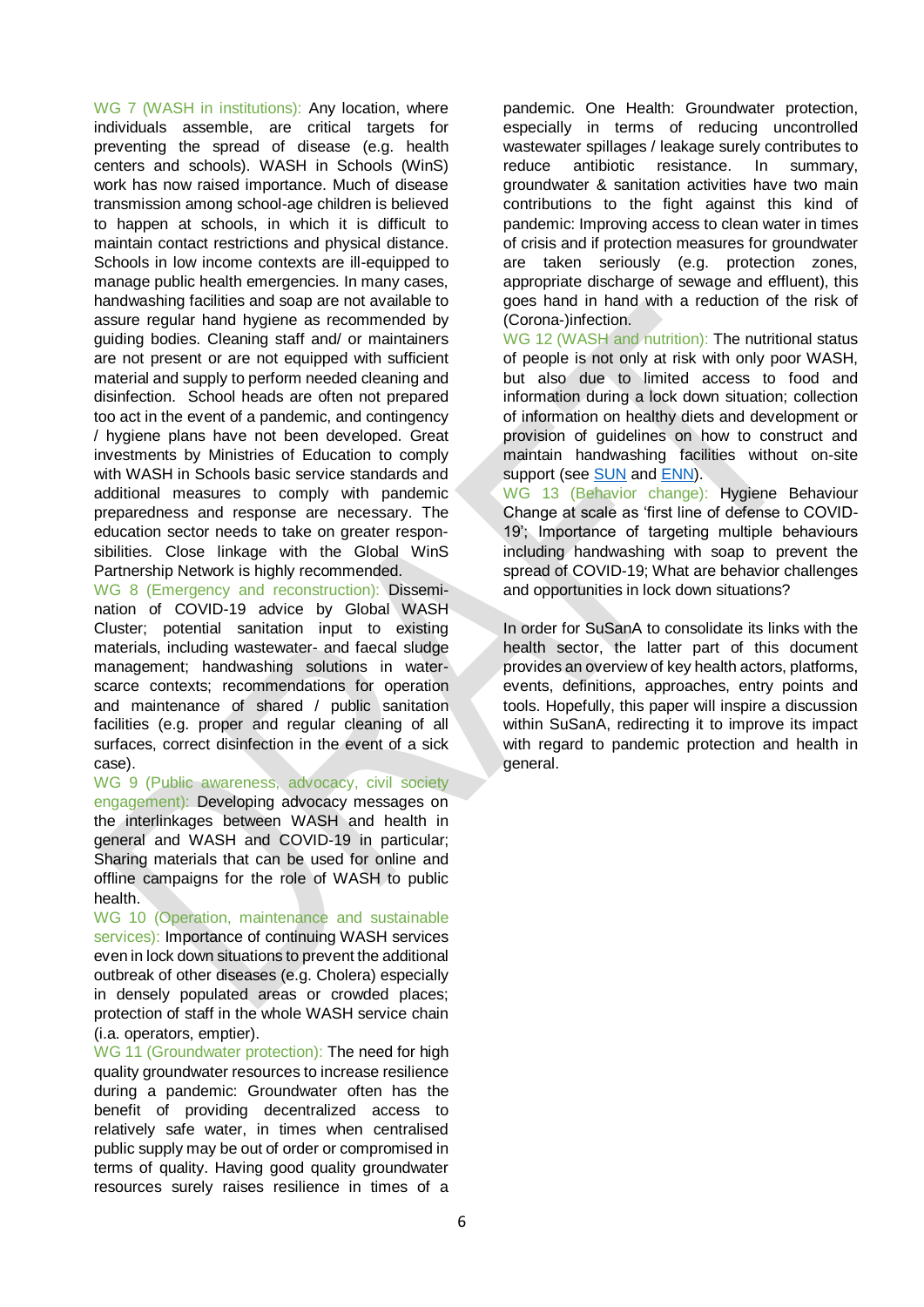#### **3. Timeline**

| 2015   | The Bonn WASH Nutrition Forum, an international conference bringing together stakeholders from<br>both thematic fields, focused on the role of WASH for improving the nutritional status of children.<br>SuSanA was the online host of the event. Only a healthy gut can absorb nutrients and prevent<br>undernutrition. Health was recognized as the intrinsic link. Several WASH-Nutrition events followed. |
|--------|---------------------------------------------------------------------------------------------------------------------------------------------------------------------------------------------------------------------------------------------------------------------------------------------------------------------------------------------------------------------------------------------------------------|
| 2019   | At the Stockholm World Water Week, various partners including SuSanA hosted a session on the<br>linkage between Neglected Tropical Diseases (NTDs) and WASH. The question was raised how health<br>issues are addressed within SuSanA, leading to the development of the discussion paper.                                                                                                                    |
| 7/2020 | Initially focusing on NTDs, the discussion paper was revised and adapted due to the COVID-19<br>pandemic. The product is a result of suggestions, questions and inputs from the SuSanA community,<br>but also from health experts uncovering blind spots on both sides.                                                                                                                                       |
| 8/2020 | The discussion paper will be presented and discussed with the broader SuSanA community during<br>the online SuSanA Meeting.                                                                                                                                                                                                                                                                                   |
| 8/2020 | During the Week on Water for Development (WW4D), the session "Secure WASH - Promote (One)<br>Health" will continue the dialogue by presenting practical examples.                                                                                                                                                                                                                                             |
| 2020   | Dialogues with other initiatives and networks are key to collaborative action. The SuSanA secretariat<br>will therefore continue to investigate options for collaborations with others.                                                                                                                                                                                                                       |
| 2021   | For achieving sustainable health for everyone, medical treatment is not enough, but the focus of<br>discussion must shift to the cause of diseases: Prevention is the best medicine. A conference would<br>be an appropriate formant to further develop a common understanding of the WASH and Health<br>linkage and introduce comprehensive approaches.                                                      |

**Authors:** Jona Toetzke & Thilo Panzerbieter (German Toilet Organization)

#### **A special thanks goes to the key reviewers:**

Hygiene Hub/LSHTM (Sian White & Astrid Hasund Thorseth), Vétérinaires Sans Frontières Germany (Constanze Bönig), German Leprosy and TB Relief Association (Saskia Kreibich), Action contre la faim (Jovana Dodos), German Toilet Organization (Johannes Rück) and GIZ (Arne Panesar & Jan Schlenk)

#### **SuSanA and the authors would also like to acknowledge the valuable contributions of the SuSanA Core Group and WG Leads:**

Dorothee Spuhler & Laura Kohler (WG 1), Ada Oko-Williams & John Sauer (WG 2), Thorsten Reckerzügl & Sören Rüd (WG 3), Christoph Lüthi & Prit Salian & Abishek Sankara Narayan (WG 6), Belinda Abraham & Bella Monse (WG 7), Dan Campbell & Arno Coerver (WG 8), Stefan Reuter (WG 10), Karen Villholth & Leif Wolf (WG 11), Jovana Dodos & Abdullah al Ahad (WG 12), Sarah Dickin & Om Prasad Gautam (WG 13)

This discussion paper was produced with the financial support of the Federal Ministry for Economic Cooperation and Development (BMZ).

#### **Berlin, July 2020**

For questions or comments please contact the SuSanA secretariat at [info@susana.org](mailto:info@susana.org) or [susana@giz.de.](mailto:susana@giz.de) We invite you to join the SuSanA discussion forum: [www.forum.susana.org.](http://www.forum.susana.org/) This document is available a[t www.susana.org.](http://www.susana.org/)

© All SuSanA materials are freely available following the open source concept for capacity development and non-profit use, as long as proper acknowledgement of the source is made when used. Users should always give credit in citations to the original authors, source and copyright holder.

**→** The **Annex** provides an overview of key health terms and approaches, puts a spotlight on common blind spots and argues for a better understanding of WASH and Health interlinkages for the prevention and as part of the treatment of diseases.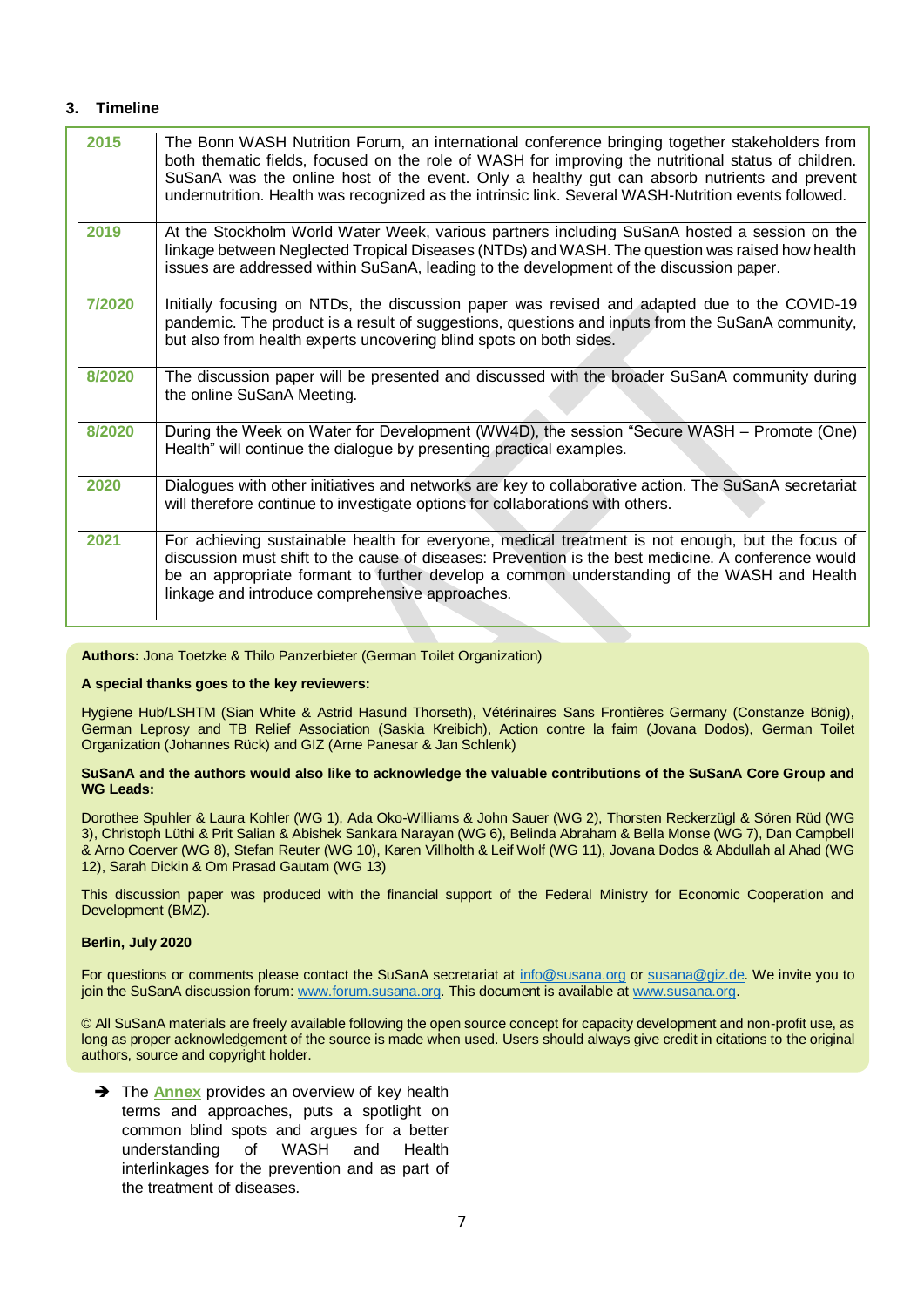## **III. Annex: Glossary of Key Health Terms and Actors**

What do WASH actors need to know about the health sector to link efficiently and effectively?

This section provides an overview of key health terms and approaches, puts a spotlight on common blind spots and argues for a better understanding of WASH and Health interlinkages for the prevention and as part of the treatment of diseases.

## **1. Definitions, Approaches and SuSanA's Contribution**

| <b>Definitions and approaches</b>                                                                                                                                                                                                                                                                                                                                                                                                                                                                                                                                                                                                                                                                                                                                                                                                                                                                                                                 | <b>SuSanA's current and potential future</b><br>contribution                                                                                                                                                                                                                                                                                                                                                                                                                                                                                                                                                                                                                                                                                                                                               |
|---------------------------------------------------------------------------------------------------------------------------------------------------------------------------------------------------------------------------------------------------------------------------------------------------------------------------------------------------------------------------------------------------------------------------------------------------------------------------------------------------------------------------------------------------------------------------------------------------------------------------------------------------------------------------------------------------------------------------------------------------------------------------------------------------------------------------------------------------------------------------------------------------------------------------------------------------|------------------------------------------------------------------------------------------------------------------------------------------------------------------------------------------------------------------------------------------------------------------------------------------------------------------------------------------------------------------------------------------------------------------------------------------------------------------------------------------------------------------------------------------------------------------------------------------------------------------------------------------------------------------------------------------------------------------------------------------------------------------------------------------------------------|
| Antimicrobial Resistance (AMR): When bacteria<br>change after being exposed to antibiotics (in humans,<br>animals or plants) and consequently become more<br>difficult to treat                                                                                                                                                                                                                                                                                                                                                                                                                                                                                                                                                                                                                                                                                                                                                                   | AMR is a health threat in health care facilities due to<br>intense use of drugs. WASH in health care facilities is<br>a must at the WASH and Health interface.<br>AMR also appears along the food chain due to the<br>chemicals used preventively to treat animals and<br>fields, hardly metabolized entering the human body.<br>Especially drinking water and hygiene in food<br>production and preparation is important.                                                                                                                                                                                                                                                                                                                                                                                 |
| "Big Three": The "Big Three" refer to HIV/Aids,<br>tuberculosis and malaria, the three deadliest<br>infectious diseases, therefore the largest public<br>health threats (UNDP).                                                                                                                                                                                                                                                                                                                                                                                                                                                                                                                                                                                                                                                                                                                                                                   | The "Big Three" as such do not yet seem to be very<br>prominently addressed within SuSanA. Malaria is<br>transmitted via mosquitos, whose breeding grounds<br>are standing waters. Facilities for handwashing must<br>ensure that waste water does not create standing<br>water. It also accounts for any water storage<br>container, which must always be covered. As<br>tuberculosis is also a lung infection (airborne),<br>hygiene is very important (similar to covid-19) i.a.<br>handwashing; hygiene in homes. This could be<br>another entry point for increased health impact of<br>SuSanA. A few references regarding HIV can also be<br>found (e.g. in SuSanA library: "Water, sanitation and<br>hygiene considerations in home-based care for<br>people living with HIV - Technical guidance") |
| Epidemic: Occasionally, the amount of disease in a<br>community rises above the expected level. Epidemic<br>refers to an increase, often sudden, in the number of<br>cases of a disease above what is normally expected<br>in that population in that area (CDC). It occurs when<br>an agent and susceptible hosts are present in<br>adequate numbers, and the agent can be effectively<br>conveyed from a source to the susceptible hosts.<br>More specifically, an epidemic may result from:<br>A recent increase in amount or virulence of the<br>agent,<br>The recent introduction of the agent into a<br>setting where it has not been before,<br>An enhanced mode of transmission so that<br>more susceptible persons are exposed,<br>A change in the susceptibility of the host<br>٠<br>response to the agent, and/or<br>Factors that increase host exposure or involve<br>introduction through new portals of entry (CDC).<br>(continues) | WASH plays a critical role in the reduction of<br>epidemics and pandemics, therefore SuSanA already<br>contributes to their avoidance or reduction.<br>Joint messages for health workers and could be<br>developed together with actors from the health<br>sector. SuSanA can make use of those partners in<br>the SuSanA community, which have a thematic focus<br>on health.<br>The analysis of wastewater might become a valuable<br>forecast tool for epidemics / pandemics.                                                                                                                                                                                                                                                                                                                           |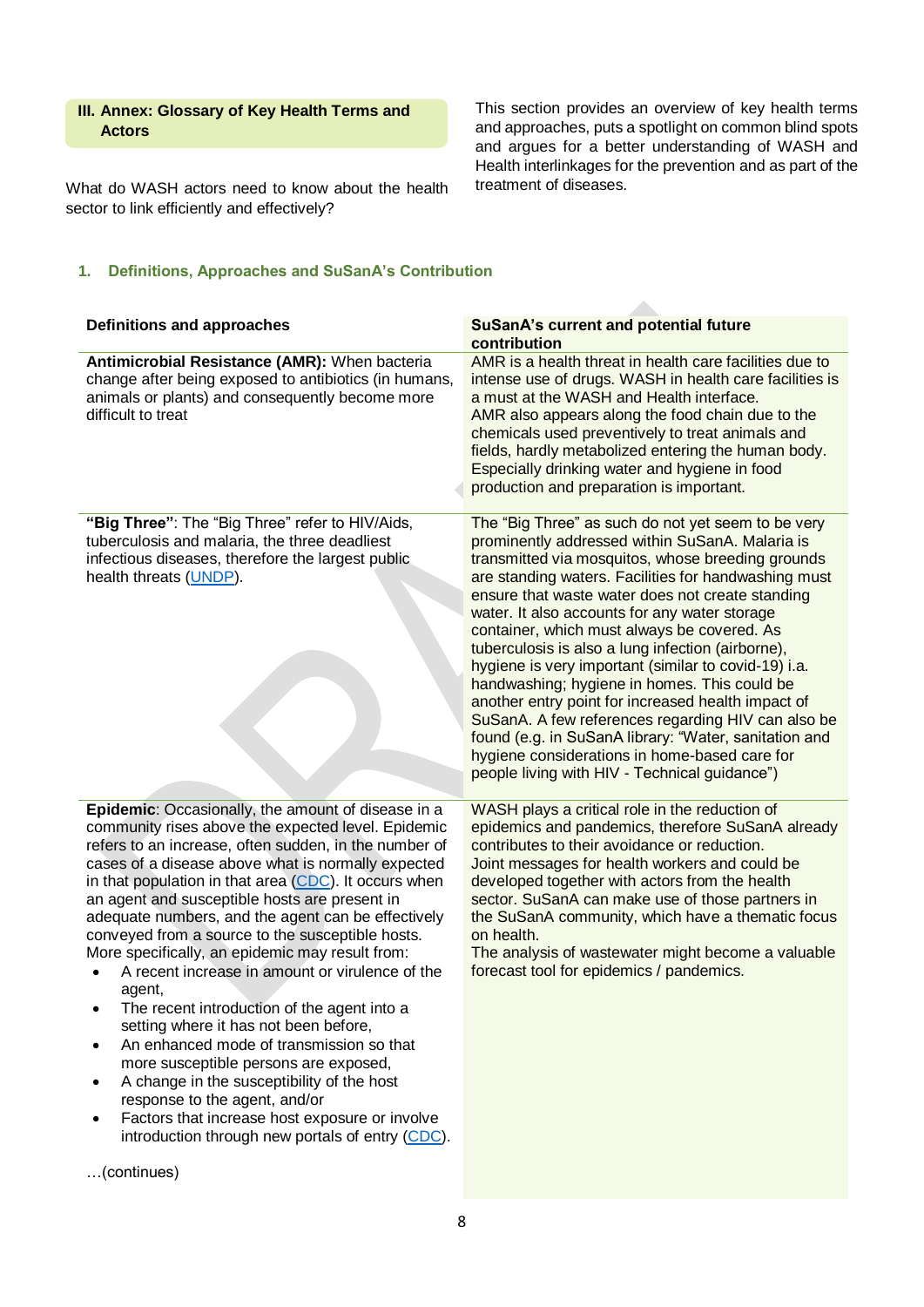| <b>Definitions and approaches</b>                                                                                                                                                                                                                                                                                                                                                                                                                                                                                                                                                                                                                                                                                                                                                                                                                                                                                                                                                                                                       | <b>SuSanA's current and potential future</b><br>contribution                                                                                                                                                                                                                                                                                                                                                                                                                                                                                                                                                                                                                                                                                                                                                                                                                 |
|-----------------------------------------------------------------------------------------------------------------------------------------------------------------------------------------------------------------------------------------------------------------------------------------------------------------------------------------------------------------------------------------------------------------------------------------------------------------------------------------------------------------------------------------------------------------------------------------------------------------------------------------------------------------------------------------------------------------------------------------------------------------------------------------------------------------------------------------------------------------------------------------------------------------------------------------------------------------------------------------------------------------------------------------|------------------------------------------------------------------------------------------------------------------------------------------------------------------------------------------------------------------------------------------------------------------------------------------------------------------------------------------------------------------------------------------------------------------------------------------------------------------------------------------------------------------------------------------------------------------------------------------------------------------------------------------------------------------------------------------------------------------------------------------------------------------------------------------------------------------------------------------------------------------------------|
| (continued) Early detection often relies on close<br>collaboration between the animal health and wildlife<br>sectors (the "One Health Approach"); otherwise early<br>signals of emergence in animals or the environment<br>are often missed. This collaborative approach,<br>another pivotal element of global health security, can<br>also contain outbreaks at an early stage by reducing<br>animal-to-human transmission (WHO).                                                                                                                                                                                                                                                                                                                                                                                                                                                                                                                                                                                                      |                                                                                                                                                                                                                                                                                                                                                                                                                                                                                                                                                                                                                                                                                                                                                                                                                                                                              |
| Infection Prevention and Control (IPC): IPC is a<br>scientific approach and practical solution designed to<br>prevent harm caused by infection to patients and<br>health workers. It is grounded in infectious diseases,<br>epidemiology, social science and health system<br>strengthening. IPC occupies a unique position in the<br>field of patient safety and quality universal health<br>coverage since it is relevant to health workers and<br>patients at every single health-care encounter<br><u>(WHO).</u>                                                                                                                                                                                                                                                                                                                                                                                                                                                                                                                    | WASH in health care facilities ensures health of<br>patients and staff. Water, sanitation, hygiene, waste<br>management and environmental cleaning make up<br>the 5 categories of the JMP service ladder for health<br>care facilities. The JMP report finds that 12% of<br>health care facilities globally had no water service.<br>9% of hospitals and 20% of other health care<br>facilities had no sanitation service. SuSanA i.a. can<br>impact on immediate health when WASH conditions<br>in institutions are improved.                                                                                                                                                                                                                                                                                                                                               |
| (Seasonal) Influenza: Seasonal influenza is an acute<br>respiratory infection caused by influenza viruses<br>which circulate in all parts of the world (WHO).                                                                                                                                                                                                                                                                                                                                                                                                                                                                                                                                                                                                                                                                                                                                                                                                                                                                           | Effective measures to protect oneself and others<br>from an infection of influenza, but also other<br>infectious diseases, hygiene behaviours are<br>important. Prevention of diseases should be captured<br>in hygiene messages.                                                                                                                                                                                                                                                                                                                                                                                                                                                                                                                                                                                                                                            |
| Neglected Tropical Diseases (NTDs): NTDs are a<br>diverse group of 20 diseases and conditions that<br>prevail in tropical and subtropical conditions in 149<br>countries, affecting over one billion people.<br>Populations living in poverty, without adequate<br>access to water and sanitation and in close contact<br>with infectious vectors and domestic animals and<br>livestock are those worst affected (WHO). Currently<br>classified as NTDs are Buruli ulcer, Chagas disease,<br>Dengue and Chikungunya, Dracunculiasis (guinea-<br>worm disease), Echinococcosis, Foodborne<br>trematodiases, Human African trypanosomiasis<br>(sleeping sickness), Leishmaniasis, Leprosy<br>(Hansen's disease), Lymphatic filariasis, Mycetoma,<br>chromoblastomycosis and other deep mycoses,<br><b>Onchocerciasis (river blindness), Rabies, Scabies</b><br>and other ectoparasites, Schistosomiasis, Soil-<br>transmitted helminthiases, Snakebite envenoming,<br>Taeniasis/Cysticercosis, Trachoma, Yaws (Endemic<br>treponematoses) | In 2019, NTDs became more prominent within<br>SuSanA: SuSanA co-convened a session at the<br>Stockholm World Water Week 2019, in which WASH<br>and NTD actors discussed interlinkages and various<br>examples. Poor WASH is often linked and cause a<br>vicious cycle of poverty.<br>WASH not only plays a preventive role, but also a<br>curative one in the combat against NTDs: The aspect<br>of hygiene can be integrated for several skin NTDs<br>(e.g. leprosy, BU and LF). It is essential for<br>preventing secondary infections, for promoting proper<br>wound healing, and importantly for preventing severe<br>forms of those diseases, including prevention of<br>disabilities - reducing the disability-adjusted life<br>years (DALYs) through simple WASH measure).<br>The curative angle of WASH is another facet, which<br>SuSanA can further elaborated on. |
| One Health Approach: "One Health" refers to public<br>health threats at the human-animal-ecosystem<br>interface. It includes food safety, the control of<br>zoonoses, and combatting antimicrobial resistance<br><u>(WHO).</u>                                                                                                                                                                                                                                                                                                                                                                                                                                                                                                                                                                                                                                                                                                                                                                                                          | In the SuSanA community, "One Health" is already<br>present in discussions and actions, as a SuSanA<br>search of this key word revealed. The 46 items found<br>in the discussion forum and in the library include<br>research and policy papers and discussions about<br>the need to widen the view on sanitation to expand<br>the focus to animal faeces that contaminate the<br>environment and can cause preventable diseases.<br>(continues)                                                                                                                                                                                                                                                                                                                                                                                                                             |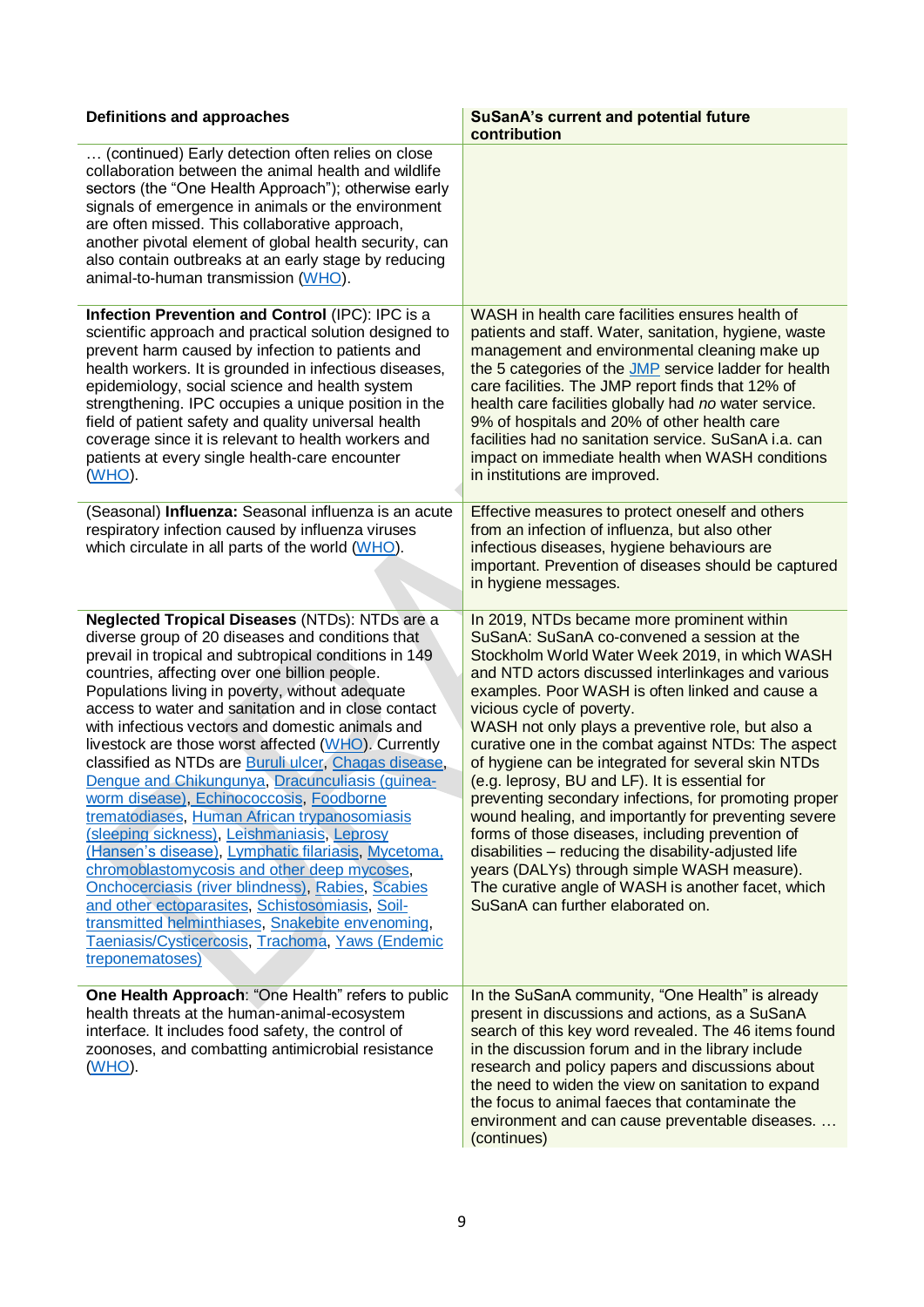| Definitions and approaches                                                                                                                                                                                                                                                                                                                                                                                                                                                                                                                                                                                                                                                                                                                                                                                                                                                                                                                                                                                                                                                                                                                                                                                                                                                                                                                                                                                                                                                                                           | <b>SuSanA's current and potential future</b><br>contribution                                                                                                                                                                                                                                                                                                                                                                                                                                                                                                                                                                                                               |
|----------------------------------------------------------------------------------------------------------------------------------------------------------------------------------------------------------------------------------------------------------------------------------------------------------------------------------------------------------------------------------------------------------------------------------------------------------------------------------------------------------------------------------------------------------------------------------------------------------------------------------------------------------------------------------------------------------------------------------------------------------------------------------------------------------------------------------------------------------------------------------------------------------------------------------------------------------------------------------------------------------------------------------------------------------------------------------------------------------------------------------------------------------------------------------------------------------------------------------------------------------------------------------------------------------------------------------------------------------------------------------------------------------------------------------------------------------------------------------------------------------------------|----------------------------------------------------------------------------------------------------------------------------------------------------------------------------------------------------------------------------------------------------------------------------------------------------------------------------------------------------------------------------------------------------------------------------------------------------------------------------------------------------------------------------------------------------------------------------------------------------------------------------------------------------------------------------|
|                                                                                                                                                                                                                                                                                                                                                                                                                                                                                                                                                                                                                                                                                                                                                                                                                                                                                                                                                                                                                                                                                                                                                                                                                                                                                                                                                                                                                                                                                                                      | (continued)<br>In July 2019, Waterlines started an (open-ended) call<br>for paper, "One Health" is among the suggested<br>topics (Call for Paper).<br>There is a potential in the SuSanA community for<br>building a better understanding about the important<br>role of WASH in disease control, activities to<br>improving health as well as a stronger<br>acknowledgement of the presence of (domestic)<br>animals in WASH-interventions as well as<br>interdependencies and the interplay of WASH and<br>the environment. It can include community dialogues,<br>joined development of community action plans on<br>how to free the environments of animal faeces etc. |
| Pandemic: An epidemic occurring over a very wide<br>area, crossing international boundaries, and usually<br>affecting a large number of people. Only some<br>pandemics cause severe disease in some individuals<br>or at a population level.<br>Characteristics of an infectious agent influencing the<br>causation of a pandemic include: the agent must be<br>able to infect humans, to cause disease in humans,<br>and to spread easily from human to human<br>(Dictionary of Epidemiology 2001). The phases of a<br>pandemic are closely linked to animals, livestock,<br>zoonoses, the One Health Approach. (Source)<br>Phase 1: No animal influenza virus circulating<br>$\bullet$<br>among animals has been reported to cause<br>infection in humans.<br>Phase 2: An animal influenza virus circulating in<br>٠<br>domesticated or wild animals is known to have<br>caused infection in humans and is therefore<br>considered a specific potential pandemic threat.<br>Phase 3: An animal or human-animal influenza<br>reassortant virus has caused sporadic cases or<br>small clusters of disease in people, but has not<br>resulted in human-to-human transmission<br>sufficient to sustain community-level outbreaks.<br>Phase 4: Human-to-human transmission (H2H)<br>of an animal or human-animal influenza<br>reassortant virus able to sustain community-<br>level outbreaks has been verified.<br>Phase 5: The same identified virus has caused<br>٠<br>sustained community level outbreaks in two or | See "Epidemic"                                                                                                                                                                                                                                                                                                                                                                                                                                                                                                                                                                                                                                                             |
| more countries in one WHO region.<br>Phase 6: In addition to the criteria defined in<br>Phase 5, the same virus has caused sustained<br>community level outbreaks in at least one other<br>country in another WHO region.<br>Post-Peak Period: Levels of pandemic influenza<br>٠<br>in most countries with adequate surveillance<br>have dropped below peak levels.<br>Possible New Wave: Level of pandemic<br>٠                                                                                                                                                                                                                                                                                                                                                                                                                                                                                                                                                                                                                                                                                                                                                                                                                                                                                                                                                                                                                                                                                                     |                                                                                                                                                                                                                                                                                                                                                                                                                                                                                                                                                                                                                                                                            |
| influenza activity in most countries with<br>adequate surveillance rising again.<br>Post-Pandemic Period: Levels of influenza<br>activity have returned to the levels seen for<br>seasonal influenza in most countries with<br>adequate surveillance.<br>1<br>(continues)<br>$\cdots$                                                                                                                                                                                                                                                                                                                                                                                                                                                                                                                                                                                                                                                                                                                                                                                                                                                                                                                                                                                                                                                                                                                                                                                                                                |                                                                                                                                                                                                                                                                                                                                                                                                                                                                                                                                                                                                                                                                            |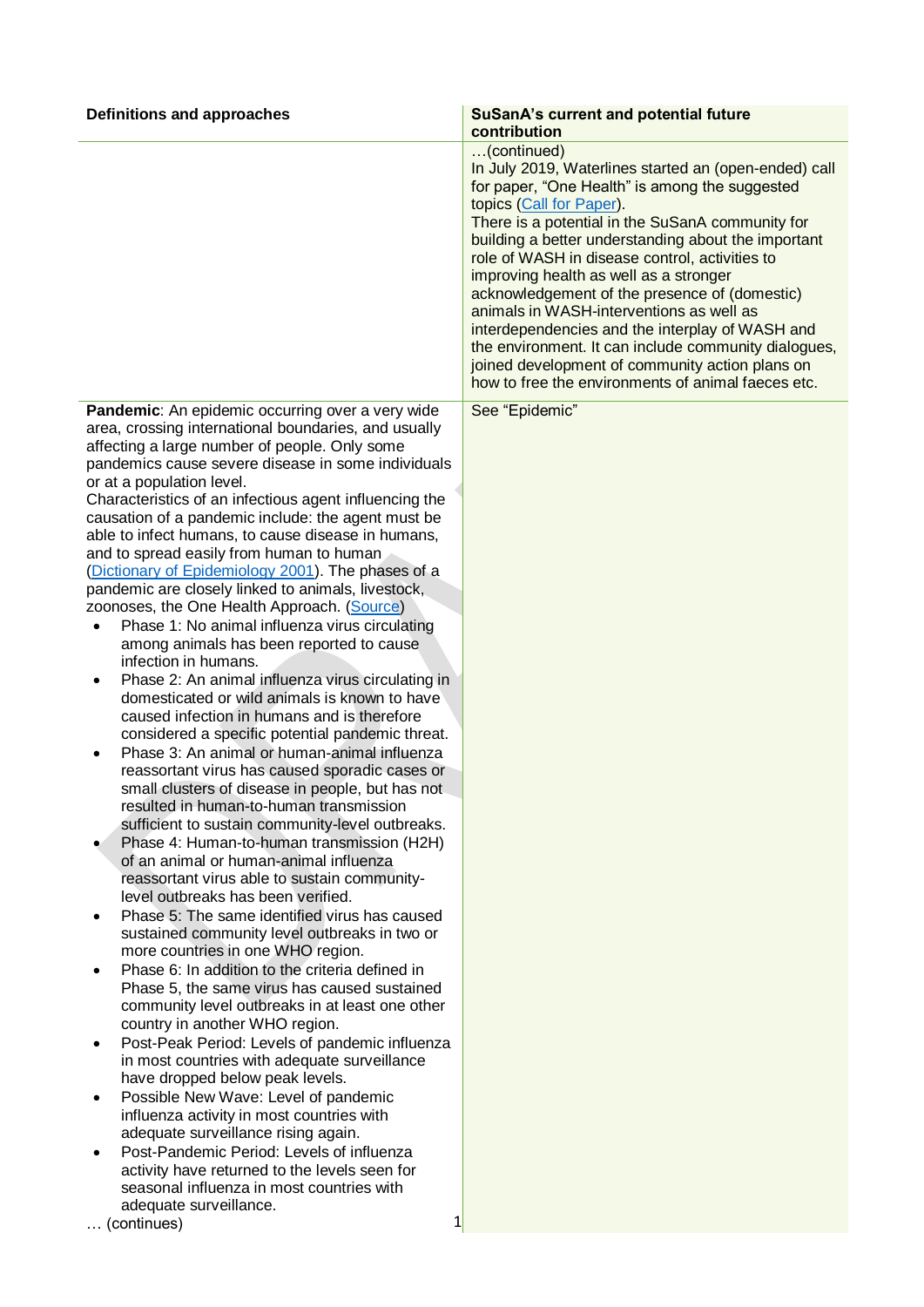| Definitions and approaches                                                                                                                                                                                                                                                                                                                                                                                                                                                                                                                                                           | <b>SuSanA's current and potential future</b><br>contribution                                                                                                                                                                                                                                                                                                                                                                                                                                                                                                                                                                                                                                                                                                                                                                                                                                                                                                                                                                     |
|--------------------------------------------------------------------------------------------------------------------------------------------------------------------------------------------------------------------------------------------------------------------------------------------------------------------------------------------------------------------------------------------------------------------------------------------------------------------------------------------------------------------------------------------------------------------------------------|----------------------------------------------------------------------------------------------------------------------------------------------------------------------------------------------------------------------------------------------------------------------------------------------------------------------------------------------------------------------------------------------------------------------------------------------------------------------------------------------------------------------------------------------------------------------------------------------------------------------------------------------------------------------------------------------------------------------------------------------------------------------------------------------------------------------------------------------------------------------------------------------------------------------------------------------------------------------------------------------------------------------------------|
| (continued)<br>More about the controversy geographical<br>appearance vs. severity can be found in the WHO<br>Bulletin 2011.                                                                                                                                                                                                                                                                                                                                                                                                                                                          |                                                                                                                                                                                                                                                                                                                                                                                                                                                                                                                                                                                                                                                                                                                                                                                                                                                                                                                                                                                                                                  |
| Pathogen: Pathogens are microorganisms, viruses,<br>toxins and ionizing radiation that can cause disease.<br>They are pathogenic organisms and substances,<br>respectively (German Center for Infectious Disease).                                                                                                                                                                                                                                                                                                                                                                   |                                                                                                                                                                                                                                                                                                                                                                                                                                                                                                                                                                                                                                                                                                                                                                                                                                                                                                                                                                                                                                  |
| Personal Protection Equipment (PPE): PPE is the<br>protection gear and commonly refers to gown, mask /<br>respirator, goggles / face shield and gloves (CDC). It<br>is used in spaces, where hygiene is of utmost<br>importance, such as intensive care units.                                                                                                                                                                                                                                                                                                                       | Protection gear is relevant for sanitation workers<br>such as emptier and operators - in times of<br>pandemics, but also in non-pandemic times.                                                                                                                                                                                                                                                                                                                                                                                                                                                                                                                                                                                                                                                                                                                                                                                                                                                                                  |
| <b>Public Health Emergency of International</b><br>Concern (PHEIC): A PHEIC is an extraordinary<br>event which is determined 1) to constitute a public<br>health risk to other States through the international<br>spread of disease; and 2) to potentially require a<br>coordinated international response (WHO 2020). It is<br>declared by the WHO, on the basis of the<br>International Health Regulations from 2005. Since<br>then, PHEICs were declared six times: Swine flu<br>(2009), Polio (2014), Ebola (2014), Zika virus (2016),<br>Kivu Ebola (2018-20), COVID-19 (2020) |                                                                                                                                                                                                                                                                                                                                                                                                                                                                                                                                                                                                                                                                                                                                                                                                                                                                                                                                                                                                                                  |
| <b>Reassortment:</b> Reassortment is the process by<br>which influenza viruses swap gene segments. This<br>genetic exchange is possible due to the segmented<br>nature of the viral genome and occurs when two<br>differing influenza viruses co-infect a cell. The viral<br>diversity generated through reassortment is vast and<br>plays an important role in the evolution of influenza<br>viruses (NCBI).                                                                                                                                                                        |                                                                                                                                                                                                                                                                                                                                                                                                                                                                                                                                                                                                                                                                                                                                                                                                                                                                                                                                                                                                                                  |
| Universal Health Coverage (UHC): Universal health<br>coverage means that all people have access to the<br>health services they need, when and where they<br>need them, without financial hardship. It includes the<br>full range of essential health services, from health<br>promotion to prevention, treatment, rehabilitation,<br>and palliative care (WHO).                                                                                                                                                                                                                      | WASH in institutions is among the key areas of<br>engagement within the SuSanA. It includes Schools<br>and Health Care Facilities with dedicated discussion<br>space in the forum.<br>In the health sector, the focus on services is rather<br>mature. Several SuSanA partners change their way<br>of working towards service orientation and<br>strengthening WASH systems. A cross-sectoral<br>exchange could be a useful way of mutual learning.<br>Great potential to achieve UHC also lies in<br>community-based approaches. The lack of sanitation<br>is a major problem, vast contamination with entero-<br>pathogenic agents in the environment causing major<br>infections and chronic manifestations leading (among<br>others) to severe forms of malnutrition in children.<br>Affordable and acceptable community-centred<br>approaches and solutions are lacking too often. This<br>is where SuSanA can bring in expertise from partners<br>(e.g. community-led total sanitation CLTS to name<br>only one approach). |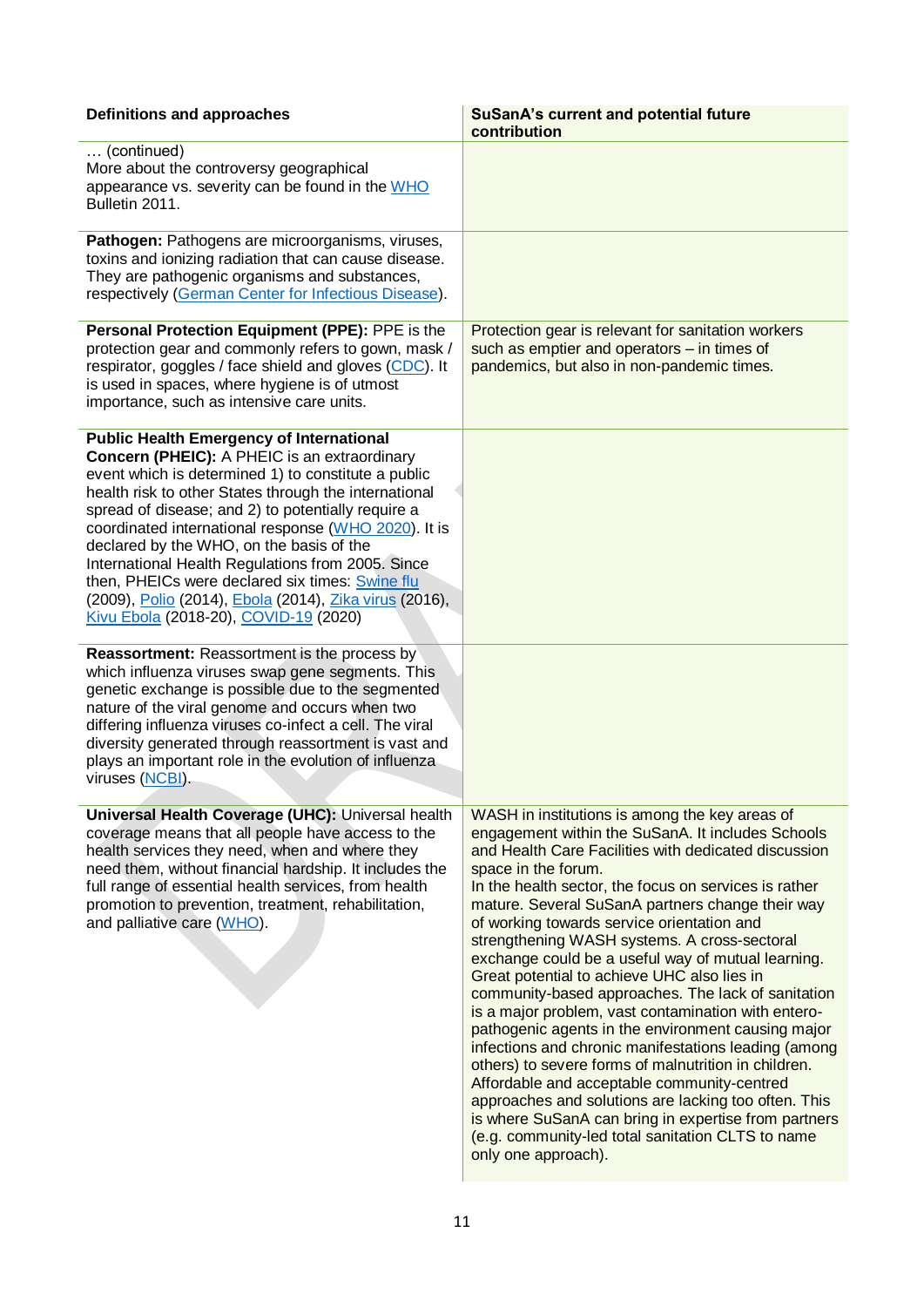| Definitions and approaches                                                                                                                                                                                                                                                                                                                                                                                                                                                                                                           | <b>SuSanA's current and potential future</b><br>contribution                                                                                                                                                                                                                                                                                                                                                                                                                                                                                                                                                                                                                                                                                                                                        |
|--------------------------------------------------------------------------------------------------------------------------------------------------------------------------------------------------------------------------------------------------------------------------------------------------------------------------------------------------------------------------------------------------------------------------------------------------------------------------------------------------------------------------------------|-----------------------------------------------------------------------------------------------------------------------------------------------------------------------------------------------------------------------------------------------------------------------------------------------------------------------------------------------------------------------------------------------------------------------------------------------------------------------------------------------------------------------------------------------------------------------------------------------------------------------------------------------------------------------------------------------------------------------------------------------------------------------------------------------------|
| Virulence: The degree of pathogenicity; the disease-<br>evoking power of a microorganism in a given host.<br>Numerically expressed as the ratio of the number of<br>cases of overt infection to the total number infected<br>as determined by immunoassay. When death is the<br>only criterion of severity, this is known as the case-<br>fatality rate (Dictionary of Epidemiology).                                                                                                                                                |                                                                                                                                                                                                                                                                                                                                                                                                                                                                                                                                                                                                                                                                                                                                                                                                     |
| Zoonoses: A zoonosis is any disease or infection<br>that is naturally transmissible from vertebrate animals<br>to humans. Animals thus play an essential role in<br>maintaining zoonotic infections in nature. Zoonoses<br>may be bacterial, viral, or parasitic, or may involve<br>unconventional agents. As well as being a public<br>health problem, many of the major zoonotic diseases<br>prevent the efficient production of food of animal<br>origin and create obstacles to international trade in<br>animal products (WHO). | See also "One Health Approach".<br>The outreach to and collaboration with the health<br>sector are important to address the threat of<br>zoonoses. Involve the community development<br>sector is also critically important (e.g. community or<br>district development officer present in certain<br>planning meetings / discussions, etc.). Through<br>adequate WASH, transmission pathways from animal<br>to a human can reduced or interrupted by a hygienic<br>living environment. Those people, who have close<br>contact with animals are at particular risk e.g.<br>pastoralists (sharing water sources with animals),<br>toddlers (exposed to excreta on the ground). SuSanA<br>can continue to find solutions for those groups and<br>discuss with relevant actors from the health sector. |

#### **2. Actors and Platforms**

## **World Health Organization (WHO)**

Established in 1948, the WHO is the directing and coordinating authority on international health within the United Nations system with its headquarters in Geneva. It adheres to the UN values of integrity, professionalism and respect for diversity and aims at attaining all peoples highest possible level of health [\(WHO\)](https://www.who.int/about/who-we-are/our-values). WHO's Programme Budget is financed through assessed and voluntary contributions. Assessed contributions are the dues countries pay in order to be a member. The amount each Member State must pay is calculated relative to the country's wealth and population. In 2018/2019, the USA was the largest contributor, the Bill and Melinda Gates Foundation the second largest [\(WHO](https://www.who.int/about/finances-accountability/reports/mtr_18-19_final.pdf?ua=1) Results Report 2019).

#### **Global Health Cluster (GHC)**

The GHC is the umbrella of currently 29 health clusters, a coordination mechanism that allow for quick response in case of an emergency. WHO is the Cluster Lead Agency and provides secretariat support through the GHC Team in the WHO Emergency Response Division, Health Emergencies Programme [\(WHO\)](https://www.who.int/health-cluster/about/en/). The GHC collaborates closely with other Clusters to strengthen

multi-sectoral action and improve health outcomes in emergency settings. Funding comes from fund raising directly by the GHC Unit and by the GHC partners [\(WHO, ToRs 2015\)](https://www.who.int/health-cluster/about/structure/ghc-terms-of-reference.pdf?ua=1).

#### **Global Alliance for Vaccines and Immunisation (GAVI)**

GAVI is the Vaccine Alliance, founded in 2000, initiated by the Bill and Melinda Gates Foundation (BMGF). Its mission is to save lives, reduce poverty and protect the world against the threat of epidemics. GAVI has two operation models, one is partnership model (publicprivate partnership) and one is the business model (shaping vaccine markets). Partners of the alliance include the BMGF, the WHO, the World Bank, UNICEF and a number of various other stakeholders [\(GAVI\)](https://www.gavi.org/our-alliance/operating-model/gavis-partnership-model).

#### **Johns Hopkins University (JHU)**

The JHU in Baltimore consists of 9 schools, of which the School of Medicine is one. It is using its expertise to address the new coronavirus (COVID-19) pandemic, treat patients, protect visitors and staff and provide upto-date information to the public [\(JHU\)](https://www.hopkinsmedicine.org/coronavirus/index.html). It set up a dedicated space for coronavirus (COVID-19) Information and Updates section [\(JHU\)](https://www.hopkinsmedicine.org/coronavirus/index.html).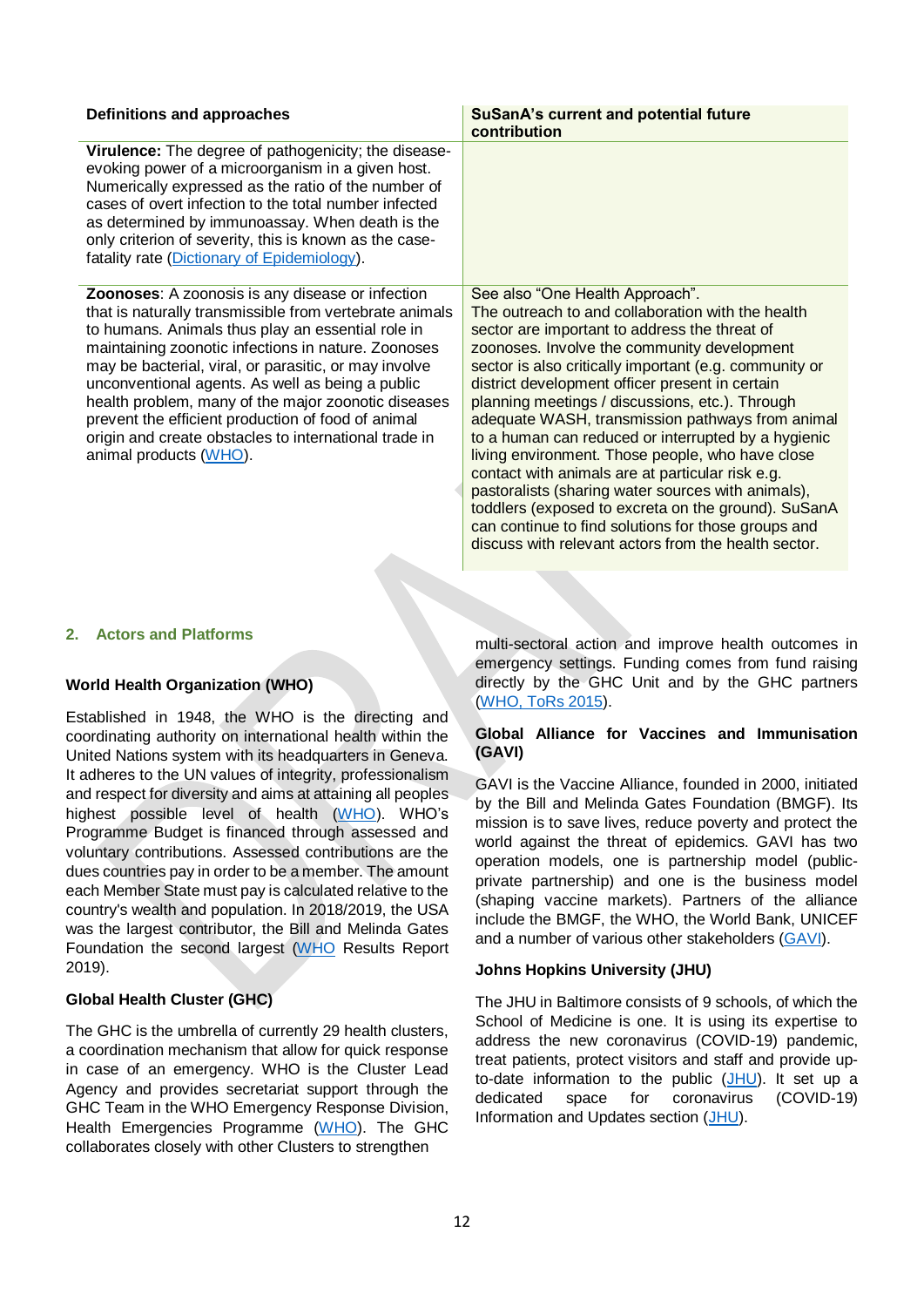#### **Centers for Disease Control and Prevention (CDC)**

CDC is one of the major operating components of the Department of Health and Human Services in the USA. Its mission is to protect America from health, safety and security threats, both foreign and in the U.S. [\(CDC\)](https://www.cdc.gov/about/organization/mission.htm). The requested budget for the fiscal year 2020 comprises \$ 6.594 billion and includes budget lines among others for Protecting Americans from Infectious Diseases, Preventing the Leading Causes of Disease, Disability, and Death, Protecting Americans from Natural and Bioterrorism Threats.

## **World Bank**

World Bank Group works in every major area of development, providing a wide array of financial products and technical assistance. In line with its global strategy for health, nutrition and population, the World Bank Group supports countries' efforts to achieve universal health coverage through stronger primary health systems and provide quality, affordable health services to everyone —regardless of their ability to pay [\(World Bank\)](https://www.worldbank.org/en/topic/health/overview). The World Bank houses the Pandemic Emergency Financing Facility (PEF), which is a financing mechanism designed to provide an additional source of financing to help the world's poorest countries respond to cross-border, large-scale outbreaks. It was activated for the COVID-19 pandemic [\(World Bank\)](https://www.worldbank.org/en/topic/pandemics/brief/fact-sheet-pandemic-emergency-financing-facility). A webspace on WASH and COVID-19 is available [\(World](https://www.worldbank.org/en/topic/water/brief/wash-water-sanitation-hygiene-and-covid-19)  [Bank\)](https://www.worldbank.org/en/topic/water/brief/wash-water-sanitation-hygiene-and-covid-19).

## **UNICEF**

UNICEF promotes the rights and wellbeing of children. It is funded through the voluntary support of millions of people around the world and partners in government, civil society and the private sector [\(UNICEF,](https://www.unicef.org/about-unicef/frequently-asked-questions#7) [Annual](https://www.unicef.org/media/55486/file/UNICEF-annual-report-2018%20revised%201.pdf)  [Report 2018\)](https://www.unicef.org/media/55486/file/UNICEF-annual-report-2018%20revised%201.pdf). UNICEF's water, sanitation and hygiene (WASH) scope of work in the COVID-19 response is to support affected, at-risk, low-capacity and fragile countries to secure WASH services and infection prevention control in health facilities, and sustain availability and access to WASH services in schools, households and community settings [\(UNICEF\)](https://www.unicef.org/documents/wash-programme-contribution-coronavirus-disease-covid-19-prevention-and-response).

# **Bill and Melinda Gates Foundation (BMGF)**

BMGF is a private foundation. It engages in its five programme areas: Global Development, Global Health, Global Growth & Opportunity, United States Program and Global Policy & Advocacy [\(BMGF Factsheet,](https://www.gatesfoundation.org/Who-We-Are/General-Information/Foundation-Factsheet) [Annual Report 2018\)](https://www.gatesfoundation.org/Who-We-Are/Resources-and-Media/Annual-Reports/Annual-Report-2018). BMGF (financially) supports the development of a vaccine for COVID-19 [\(BMGF\)](https://www.gatesfoundation.org/TheOptimist/coronavirus) and majorly contributes to funding GAVI and the WHO.

## **London School of Hygiene and Tropical Medicine (LSHTM)**

The London School of Hygiene and Tropical Medicine is renowned for its research, postgraduate studies and continuing education in public and global health. It has an annual research income of more than £ 180 million and are one of the highest-rated research institutions in the UK [\(LSHTM\)](https://www.lshtm.ac.uk/aboutus). Its three faculties comprise epidemiology and public health, infectious and tropical diseases, and public health and policy. LSHTM experts are involved in many different aspects of research as well as providing guidance to those responding around the globe, information on COVID-19 is compiled on its website [\(LSHTM\)](https://www.lshtm.ac.uk/research/research-action/covid-19). In addition, LSHTM houses the newly established Hygiene Hub, initiated by individuals of LSHTM, CAWST and WASH'em. The Hygiene Hub is a free service that supports actors in low- and middleincome countries (LMICs) to rapidly design evidencebased hygiene interventions to combat the coronavirus [\(Hygiene Hub\)](https://hygienehub.info/about). It also supports the Hand Hygiene for All Initiative.

## **3. Key Dates & Events**

- World NTD Day: 30 January
- World Health Day: 7 April
- Anniversary of Human Rights to Water and Sanitation: 28 July (2010)
- Global Handwashing Day: 15 October
- World Health Assembly
- World Health Summit

# **4. Publications & Resources**

## *Neglected Tropical Diseases*

- WHO (2019): WASH and Health Working Together – A 'How-to' Guide for Neglected Tropical Disease Programmes [apps.who.int/iris/bitstream/handle/10665/27991](https://apps.who.int/iris/bitstream/handle/10665/279913/9789241515009-eng.pdf) [3/9789241515009-eng.pdf](https://apps.who.int/iris/bitstream/handle/10665/279913/9789241515009-eng.pdf)
- WHO (2018): Global Strategy WASH and NTDs [www.who.int/water\\_sanitation\\_health/publicatio](https://www.who.int/water_sanitation_health/publications/wash-and-ntd-strategy/en/) [ns/wash-and-ntd-strategy/en/](https://www.who.int/water_sanitation_health/publications/wash-and-ntd-strategy/en/)

## *COVID-19*

- CAWST/PASA (2020): What is COVID-19? [resources.cawst.org/technical](https://resources.cawst.org/technical-brief/a5cb957b/covid-19-summary-for-sanitation-professionals)[brief/a5cb957b/covid-19-summary-for](https://resources.cawst.org/technical-brief/a5cb957b/covid-19-summary-for-sanitation-professionals)[sanitation-professionals](https://resources.cawst.org/technical-brief/a5cb957b/covid-19-summary-for-sanitation-professionals)
- CAWST(2020): COVID-19 Safety for Emptiers [resources.cawst.org/poster/193a4917/covid-](https://resources.cawst.org/poster/193a4917/covid-19-safety-for-emptiers)[19-safety-for-emptiers](https://resources.cawst.org/poster/193a4917/covid-19-safety-for-emptiers)
- CDC (June 2020): Factsheet What you should know about COVID-19 to protect yourself and others [www.cdc.gov/coronavirus/2019](http://www.cdc.gov/coronavirus/2019-ncov/downloads/2019-ncov-factsheet.pdf) [ncov/downloads/2019-ncov-factsheet.pdf](http://www.cdc.gov/coronavirus/2019-ncov/downloads/2019-ncov-factsheet.pdf)